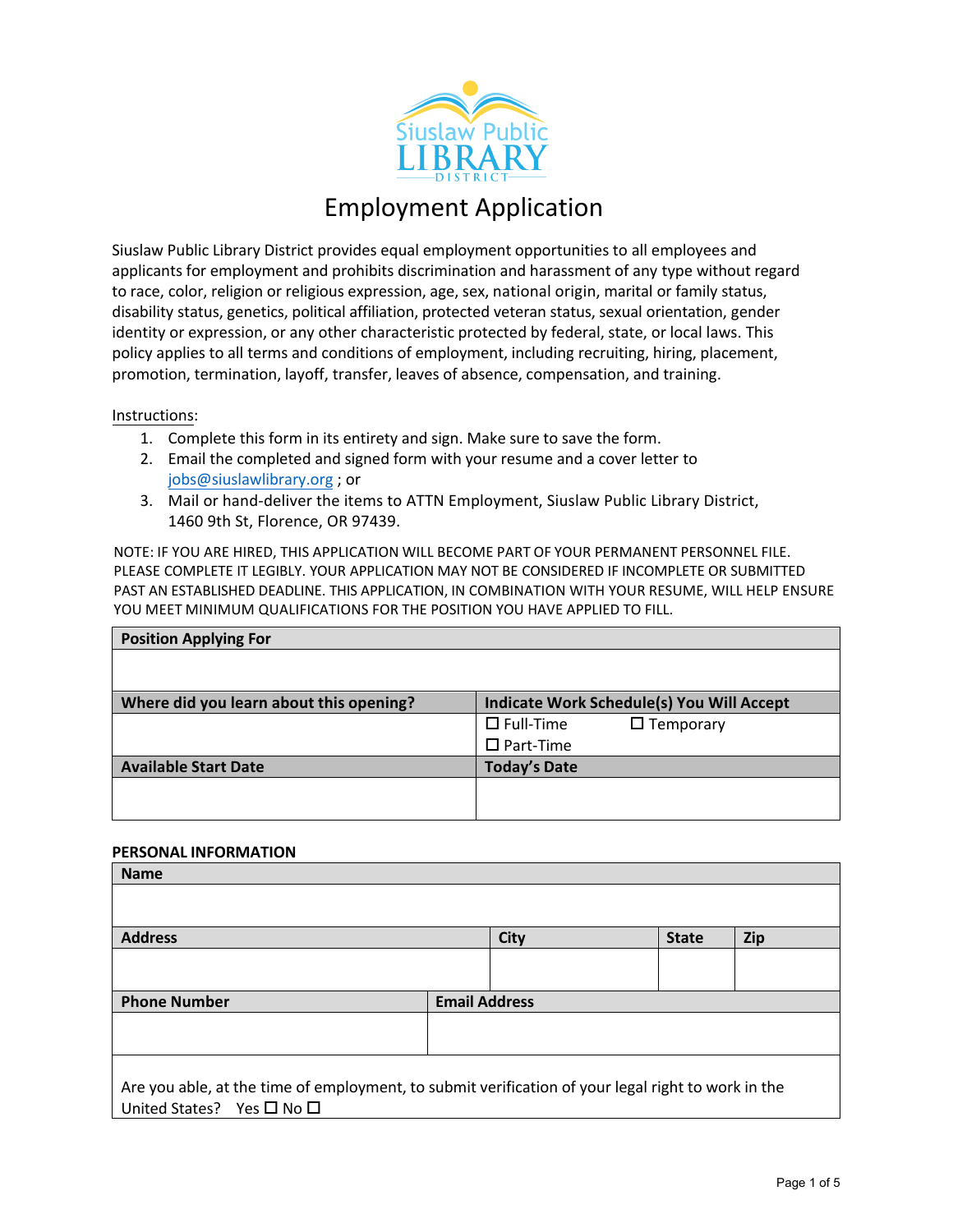# **EDUCATION**

|                                                                            | Degree/Certificate or       |              | Did you   |  |
|----------------------------------------------------------------------------|-----------------------------|--------------|-----------|--|
| <b>School Name</b>                                                         | <b>Units Earned if None</b> | <b>Major</b> | Graduate? |  |
|                                                                            |                             |              |           |  |
|                                                                            |                             |              |           |  |
|                                                                            |                             |              |           |  |
|                                                                            |                             |              |           |  |
|                                                                            |                             |              |           |  |
|                                                                            |                             |              |           |  |
|                                                                            |                             |              |           |  |
|                                                                            |                             |              |           |  |
|                                                                            |                             |              |           |  |
| Do you have a high school diploma or GED Certificate? Yes $\Box$ No $\Box$ |                             |              |           |  |

## **CERTIFICATES AND LICENSES**

| <b>Type</b> | <b>Issuing Agency</b> | Date Issued | <b>Date Expires</b> |
|-------------|-----------------------|-------------|---------------------|
|             |                       |             |                     |
|             |                       |             |                     |
|             |                       |             |                     |
|             |                       |             |                     |

## **EMPLOYMENT HISTORY**

| <b>Employer Name</b>                                     | <b>Position Title</b>  | Dates Employed (From - To)        |  |  |
|----------------------------------------------------------|------------------------|-----------------------------------|--|--|
|                                                          |                        |                                   |  |  |
| <b>Location</b>                                          | <b>Supervisor Name</b> | <b>Phone Number/Email Address</b> |  |  |
|                                                          |                        |                                   |  |  |
| <b>Reason for Leaving</b>                                |                        |                                   |  |  |
|                                                          |                        |                                   |  |  |
| <b>Job Duties</b>                                        |                        |                                   |  |  |
|                                                          |                        |                                   |  |  |
| May we contact this employer? Yes $\square$ No $\square$ |                        |                                   |  |  |

| <b>Employer Name</b>                                     | <b>Position Title</b>  | Dates Employed (From - To)        |  |  |
|----------------------------------------------------------|------------------------|-----------------------------------|--|--|
|                                                          |                        |                                   |  |  |
| Location                                                 | <b>Supervisor Name</b> | <b>Phone Number/Email Address</b> |  |  |
|                                                          |                        |                                   |  |  |
| <b>Reason for Leaving</b>                                |                        |                                   |  |  |
|                                                          |                        |                                   |  |  |
| <b>Job Duties</b>                                        |                        |                                   |  |  |
|                                                          |                        |                                   |  |  |
| May we contact this employer? Yes $\square$ No $\square$ |                        |                                   |  |  |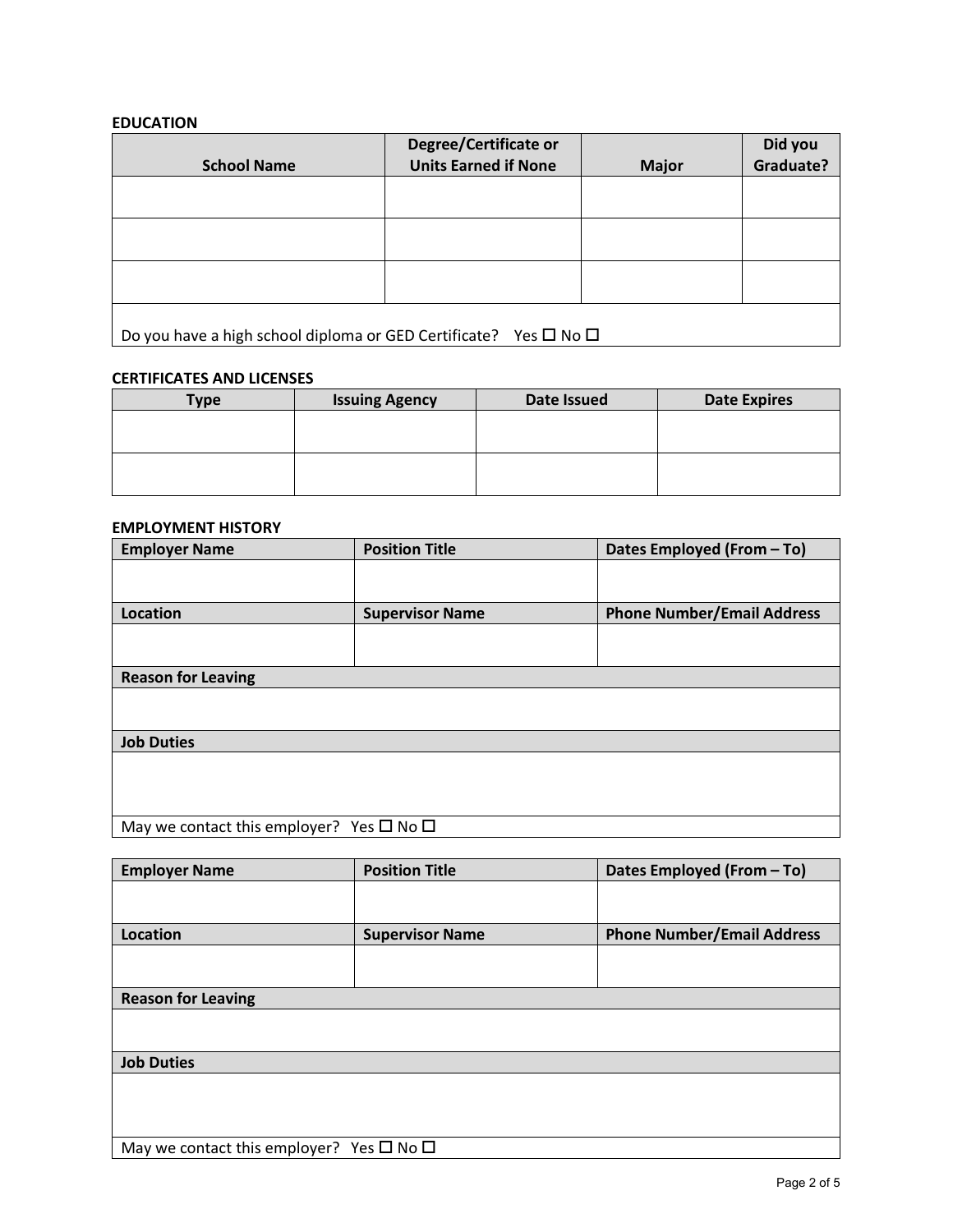| <b>Employer Name</b>      | <b>Position Title</b>  | Dates Employed (From - To)        |
|---------------------------|------------------------|-----------------------------------|
|                           |                        |                                   |
| Location                  | <b>Supervisor Name</b> | <b>Phone Number/Email Address</b> |
|                           |                        |                                   |
| <b>Reason for Leaving</b> |                        |                                   |
|                           |                        |                                   |
| <b>Job Duties</b>         |                        |                                   |
|                           |                        |                                   |

May we contact this employer? Yes  $\square$  No  $\square$ 

| <b>Employer Name</b>                                     | <b>Position Title</b>  | Dates Employed (From - To)        |  |  |
|----------------------------------------------------------|------------------------|-----------------------------------|--|--|
|                                                          |                        |                                   |  |  |
| <b>Location</b>                                          | <b>Supervisor Name</b> | <b>Phone Number/Email Address</b> |  |  |
|                                                          |                        |                                   |  |  |
| <b>Reason for Leaving</b>                                |                        |                                   |  |  |
|                                                          |                        |                                   |  |  |
| <b>Job Duties</b>                                        |                        |                                   |  |  |
|                                                          |                        |                                   |  |  |
| May we contact this employer? Yes $\square$ No $\square$ |                        |                                   |  |  |

# **REFERENCES** *Please do not include family members.*

| <b>Name</b> | <b>Title</b> |                      | Company |
|-------------|--------------|----------------------|---------|
|             |              |                      |         |
|             |              |                      |         |
| Phone       |              | <b>Email Address</b> |         |
|             |              |                      |         |
|             |              |                      |         |

| <b>Name</b> | <b>Title</b> |                      | Company |
|-------------|--------------|----------------------|---------|
|             |              |                      |         |
|             |              |                      |         |
| Phone       |              | <b>Email Address</b> |         |
|             |              |                      |         |
|             |              |                      |         |